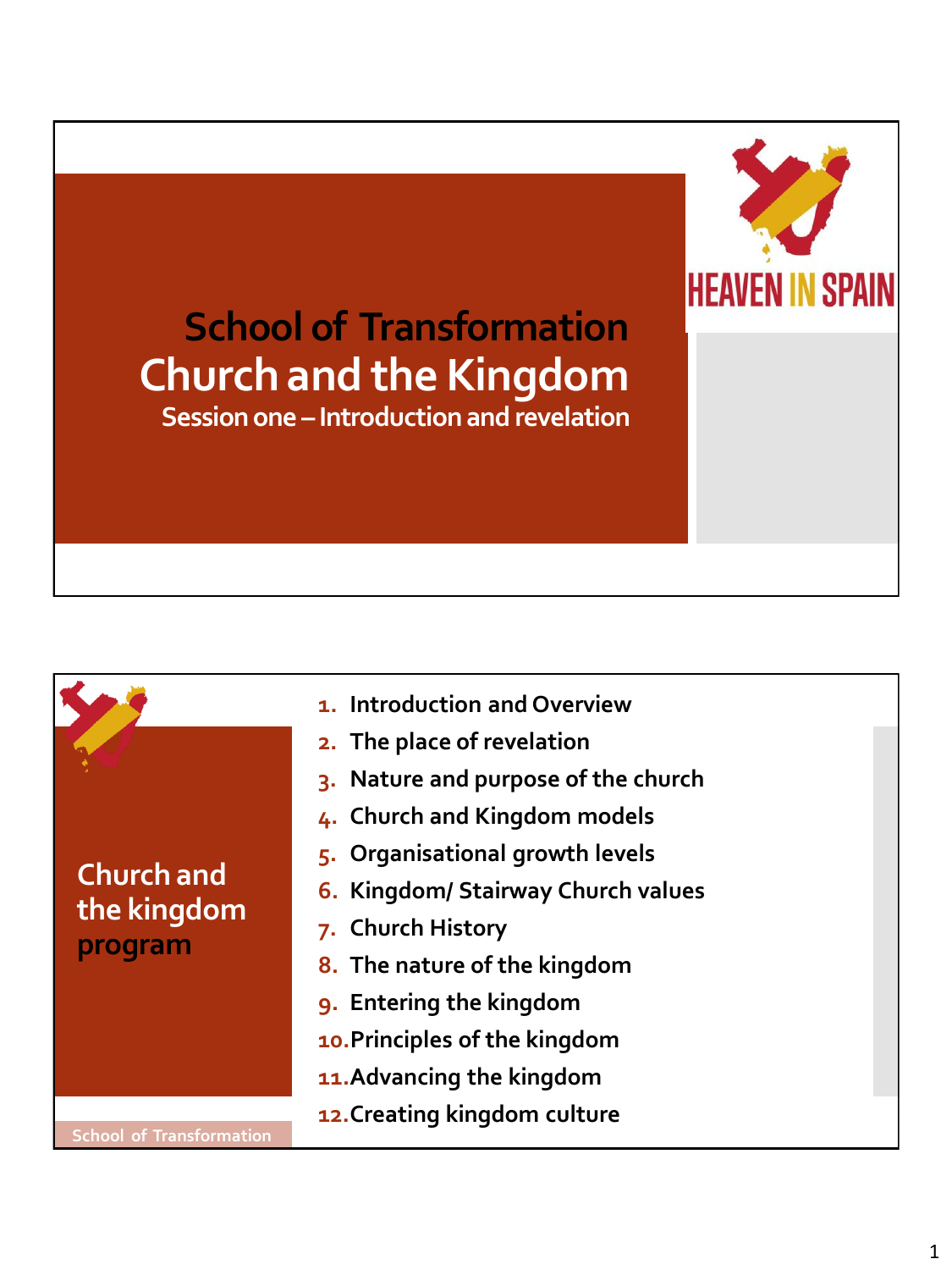

|                                       | <b>· Revelation (of Christ)</b>                                                                                                                                                                              |
|---------------------------------------|--------------------------------------------------------------------------------------------------------------------------------------------------------------------------------------------------------------|
| <b>Key aspects of</b><br>this passage | $\cdot$ The church<br><b>· Building the church</b><br>• The purpose of the church<br>• The kingdom of heaven<br><b>Keys to the kingdom</b><br>• Binding and loosing<br>• These are the topics of this course |
| <b>School of Transformation</b>       |                                                                                                                                                                                                              |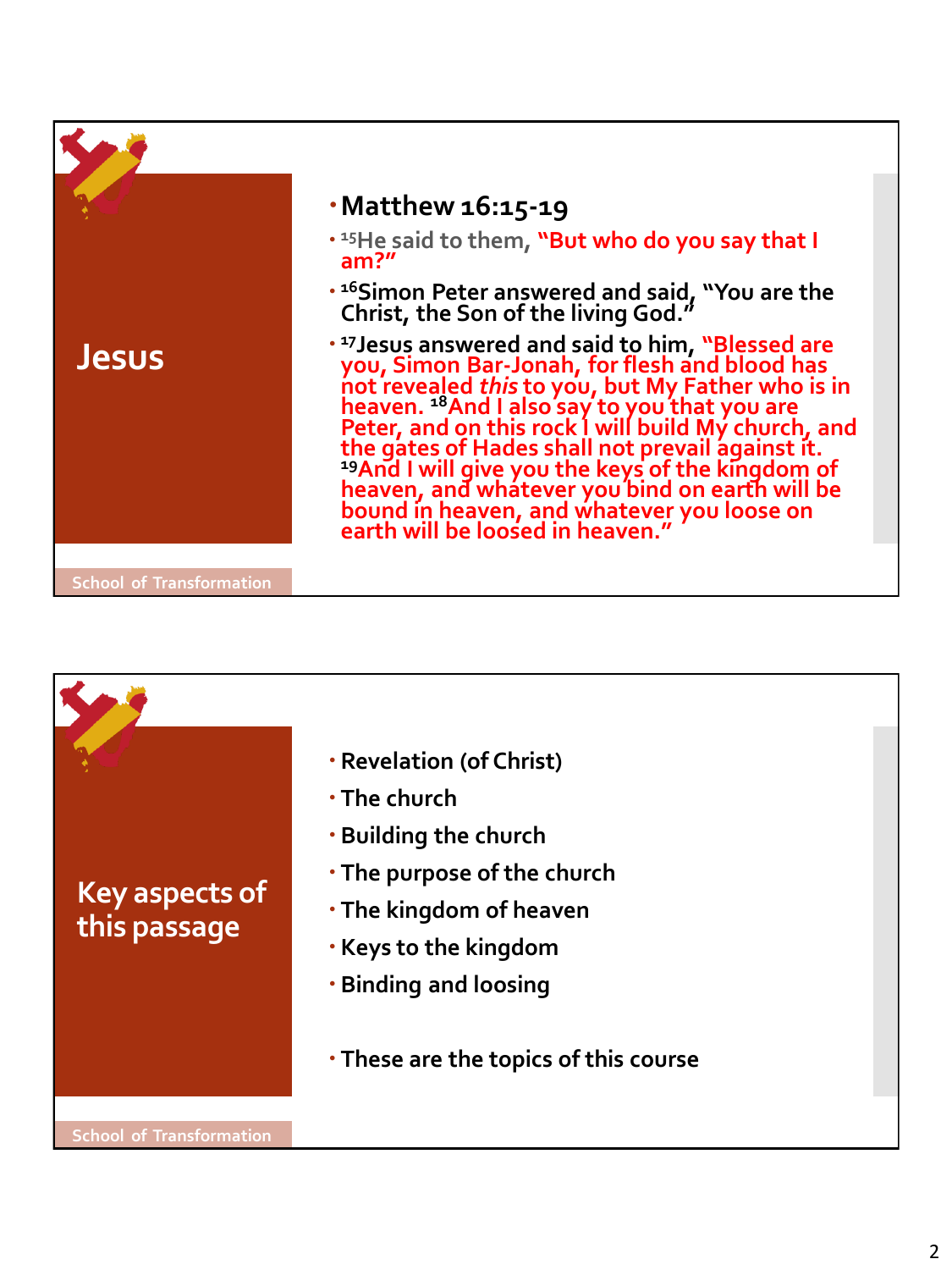

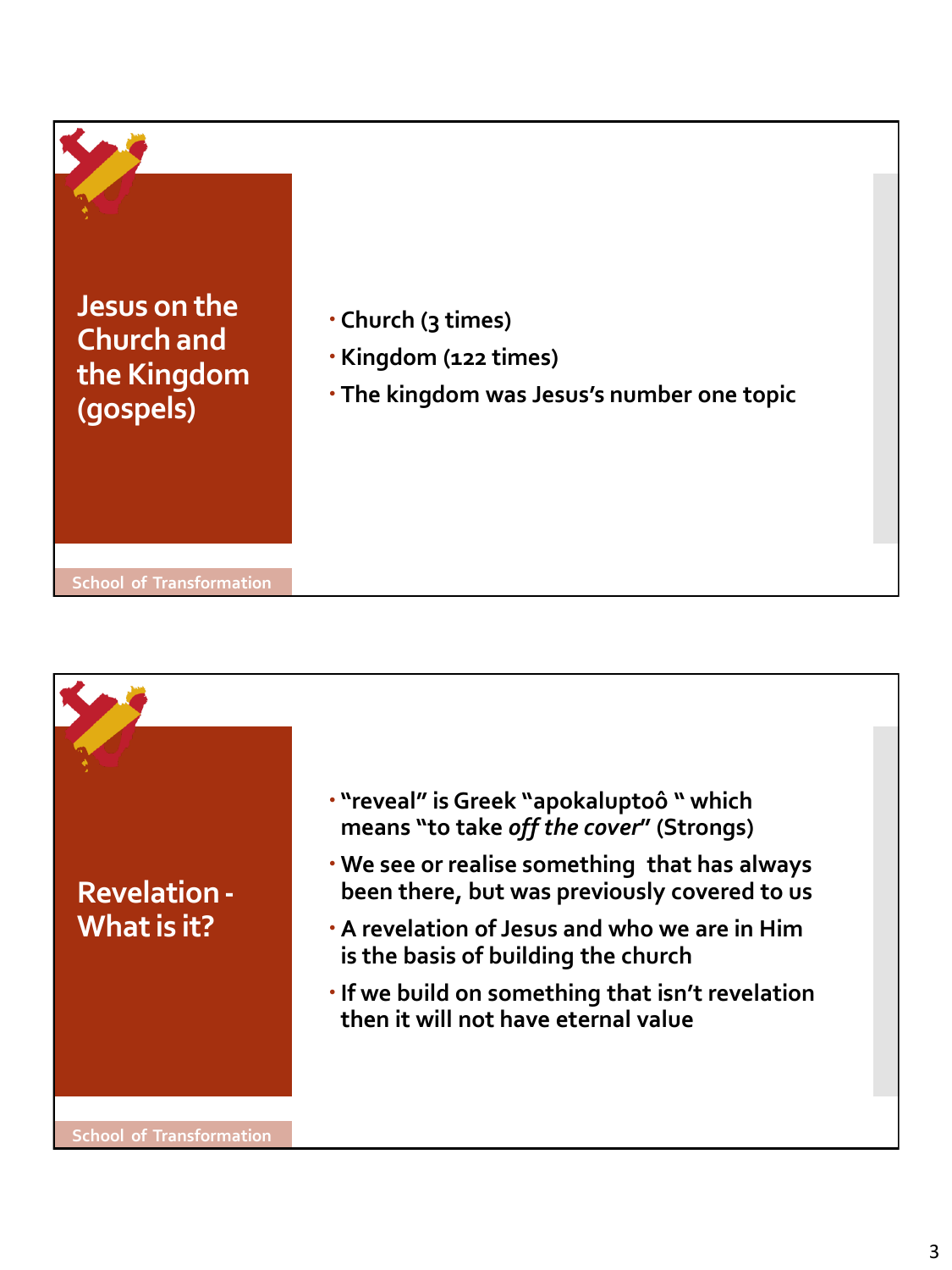

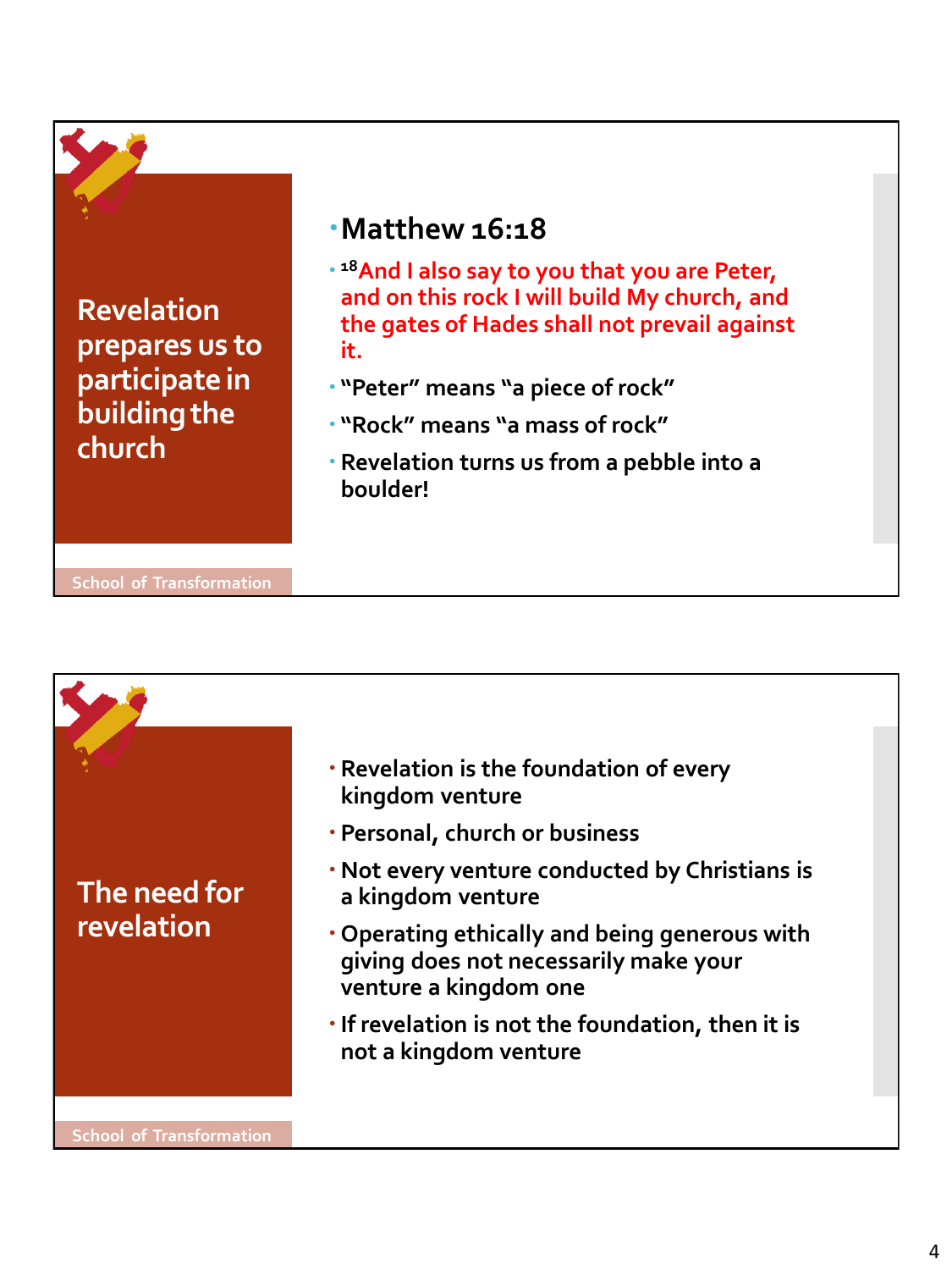



#### **2 Peter 1:5-7**

 **But also for this very reason, giving all diligence, add to your faith virtue, to virtue knowledge, to knowledge self-control, to self-control perseverance, to perseverance godliness, to godliness brotherly kindness, and to brotherly kindness love**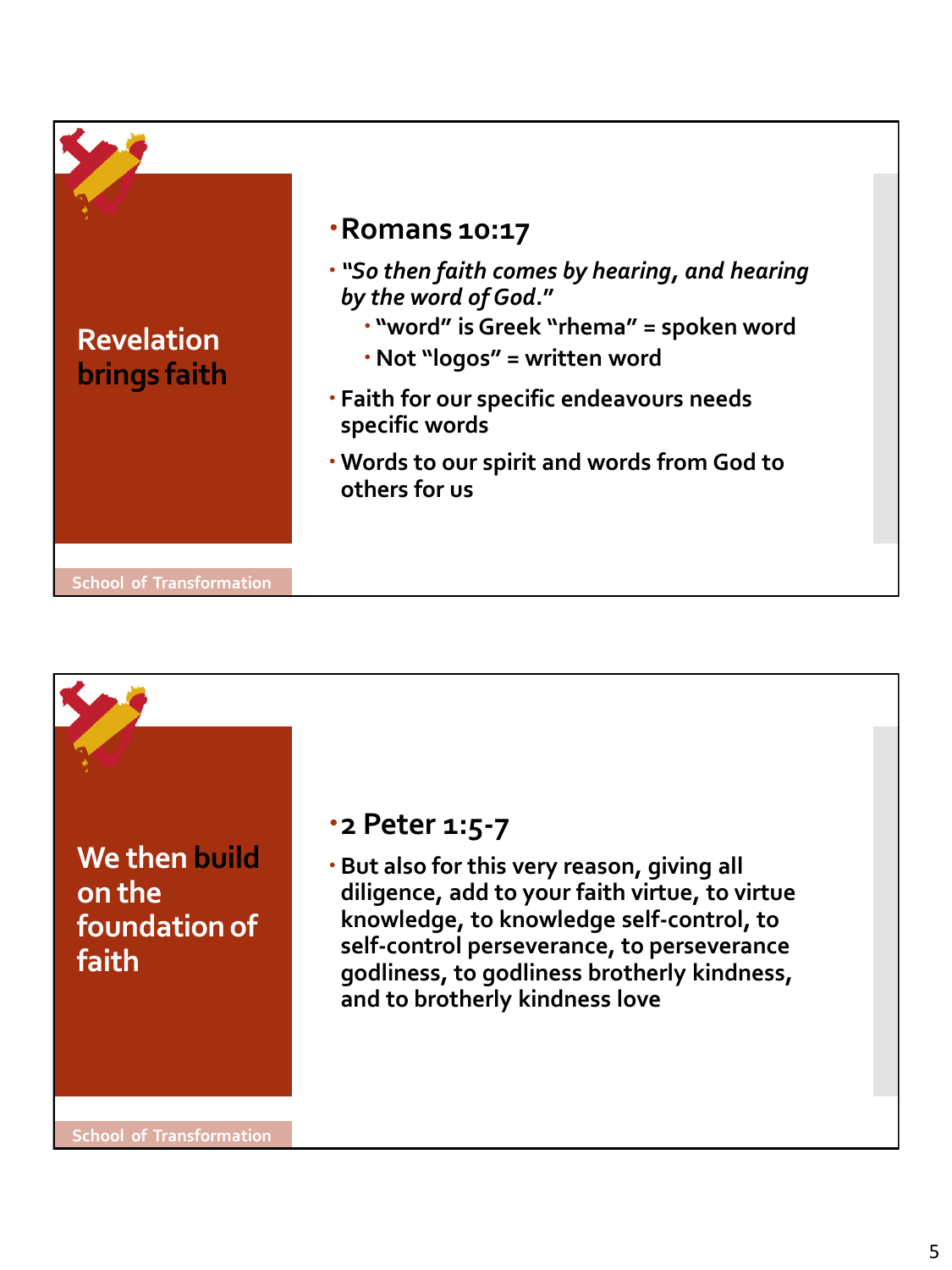**Doing these things guarantees kingdom outcomes**

# **2 Peter 1:8, 10-11**

- **8For if these things are yours and abound, you will be neither barren nor unfruitful in the knowledge of our Lord Jesus Christ.**
- **10Therefore, brethren, be even more diligent to make your call and election sure, for if you do these things you will never stumble;**
- **11for so an entrance will be supplied to you abundantly into the everlasting kingdom of our Lord and Savior Jesus Christ.**

**School of Transformation**

|                                 | . Think about your life's major pursuits (ministry,<br>church, job, study) and think about                                                                                        |  |
|---------------------------------|-----------------------------------------------------------------------------------------------------------------------------------------------------------------------------------|--|
| <b>Reflection</b>               | .1. What you are currently doing that was birthed<br>from personal revelation?                                                                                                    |  |
|                                 | . 2. What you are currently doing that has no<br>basis in personal revelation?                                                                                                    |  |
|                                 | . This does not mean that we now abandon what<br>was not birthed from revelation (1 Cor 7:24<br>"Brethren, let each one remain with God in that<br>state in which he was called.) |  |
|                                 | <b>· Remain or transition?</b>                                                                                                                                                    |  |
|                                 |                                                                                                                                                                                   |  |
| <b>School of Transformation</b> |                                                                                                                                                                                   |  |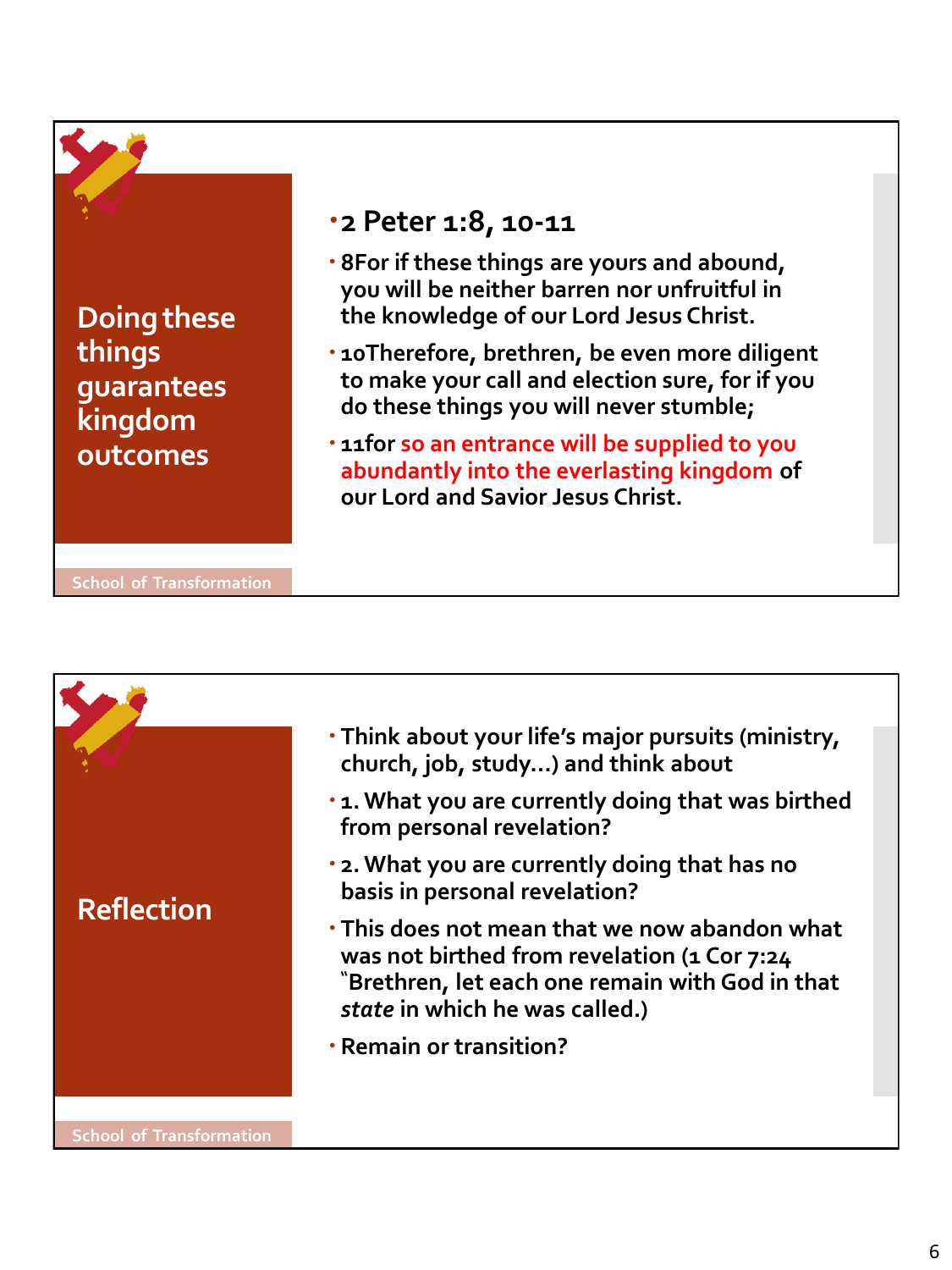

## **1 Corinthians 3:10-15**

 **<sup>10</sup>According to the grace of God which was given to me, as a wise master builder I have laid the foundation, and another builds on it. But let each one take heed how he builds on it. <sup>11</sup>For no other foundation can anyone lay than that which is laid, which is Jesus Christ. <sup>12</sup>Now if anyone builds on this foundation** *with* **gold, silver, precious stones, wood, hay, straw, <sup>13</sup>each one's work will become clear; for the Day will declare it, because it will be revealed by fire; and the fire will test each one's work, of what sort it is. <sup>14</sup>If anyone's work which he has built on** *it* **endures, he will receive a reward. <sup>15</sup>If anyone's work is burned, he will suffer loss; but he himself will be saved, yet so as through fire.**

**School of Transformation**

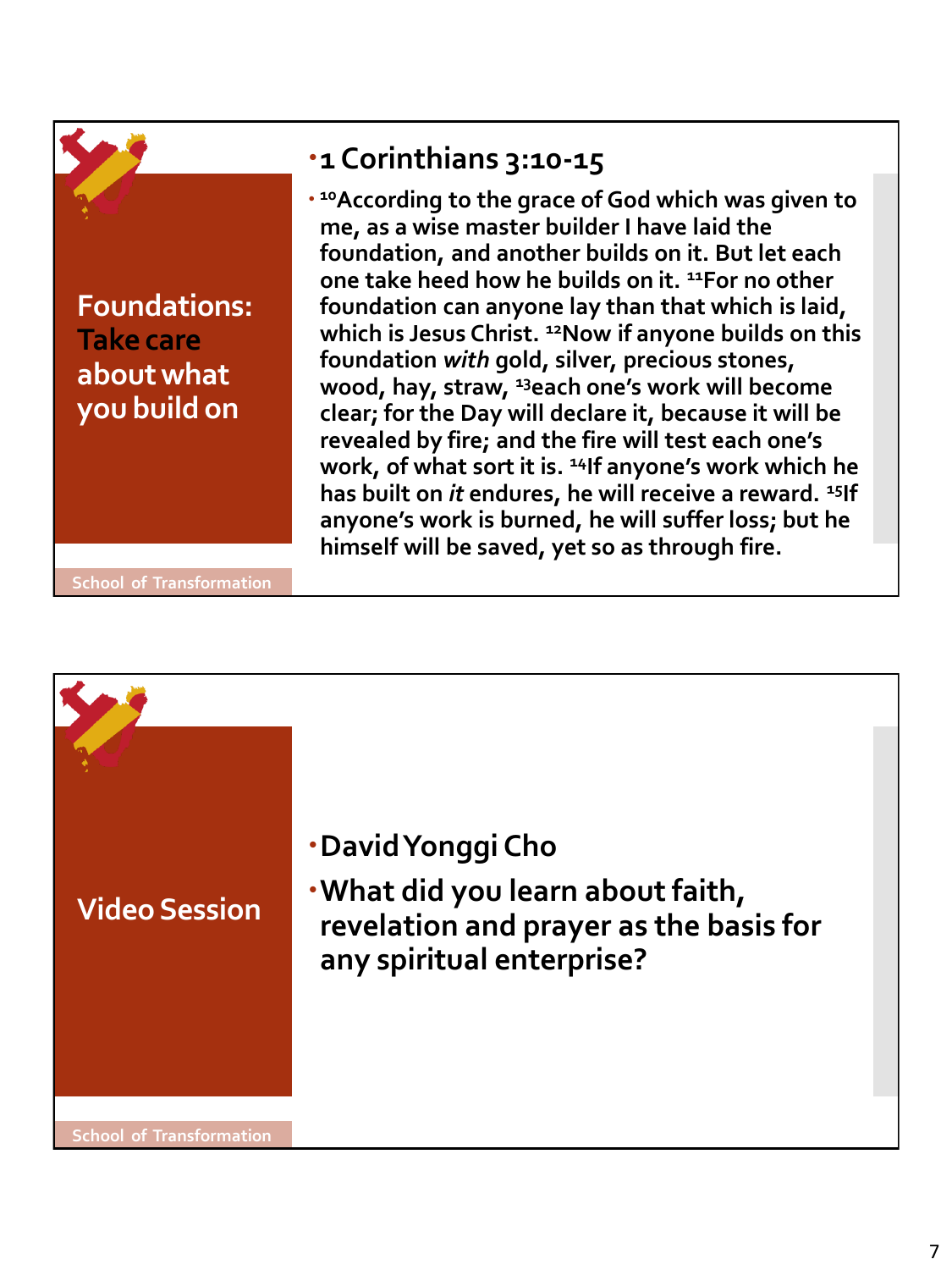|                                                                    | ·Ephesians 1 : 16-19                                                                                                                                                                                                                                                                                                                                                                                                                                                                                                                                                                                           |
|--------------------------------------------------------------------|----------------------------------------------------------------------------------------------------------------------------------------------------------------------------------------------------------------------------------------------------------------------------------------------------------------------------------------------------------------------------------------------------------------------------------------------------------------------------------------------------------------------------------------------------------------------------------------------------------------|
| <b>Five arenas of</b><br>revelation<br>(that build the<br>kingdom) | • <sup>16</sup> do not cease to give thanks for you, making<br>mention of you in my prayers: <sup>17</sup> that the God of our<br>Lord Jesus Christ, the Father of glory, may give to you<br>the spirit of wisdom and revelation in<br>. (1) the knowledge of Him,<br>$\cdot$ (2) <sup>18</sup> the eyes of your understanding being<br>enlightened;<br>$\cdot$ (3) that you may know what is the hope of His<br>calling<br>$\cdot$ (4) what are the riches of the glory of His<br>inheritance in the saints, <sup>19</sup> and<br>· (5) what is the exceeding greatness of His power<br>toward us who believe |
| <b>School of Transformation</b>                                    |                                                                                                                                                                                                                                                                                                                                                                                                                                                                                                                                                                                                                |

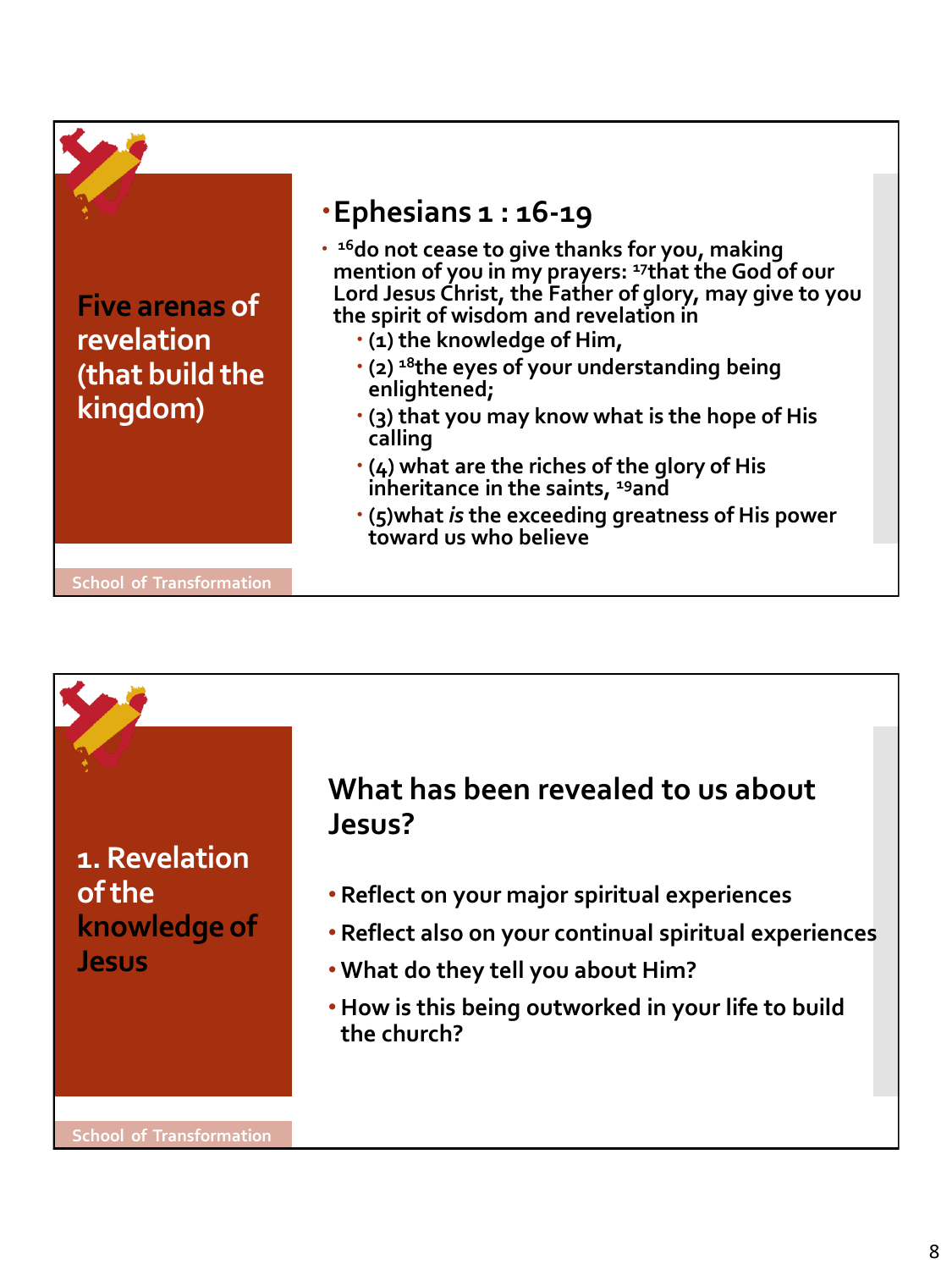

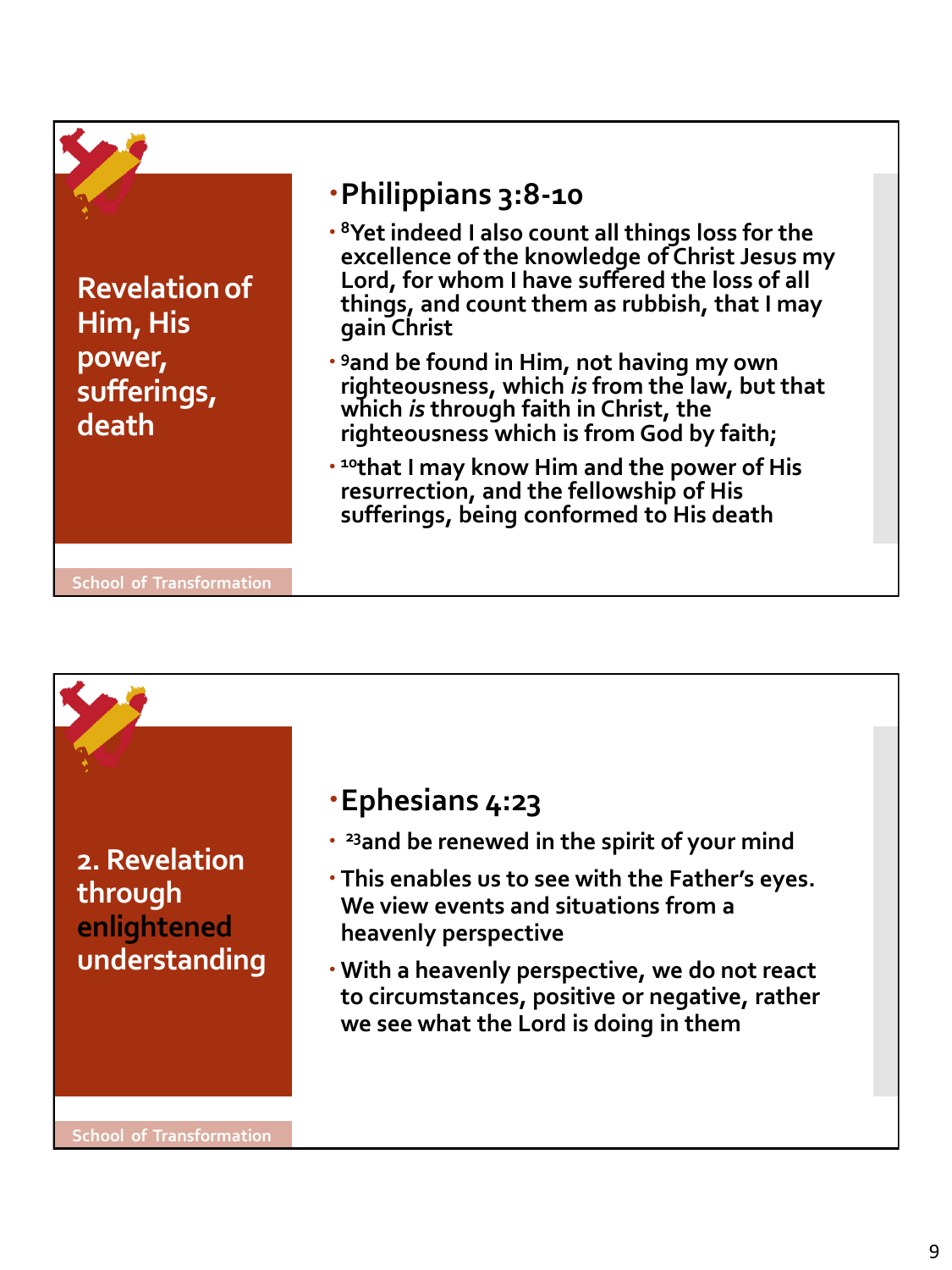| <b>Reflection</b>               | • Reflect on your reactions in the last period of<br>difficulty in your life             |
|---------------------------------|------------------------------------------------------------------------------------------|
|                                 | . What does your reactions tell you about your<br>perspectives?                          |
|                                 | • Did your perspectives change through the<br>course of the difficulty?                  |
|                                 | . What can you learn about having your<br>understanding enlightened from the<br>process? |
|                                 |                                                                                          |
| <b>School of Transformation</b> |                                                                                          |

# **3. Revelation of the hope of His calling**

# **Philippians 3:12**

- **<sup>12</sup>Not that I have already attained, or am already perfected; but I press on, that I may lay hold of that for which Christ Jesus has also laid hold of me.**
- **Ephesians 2:10**
- **<sup>10</sup>For we are His workmanship, created in Christ Jesus for good works, which God prepared beforehand that we should walk in them.**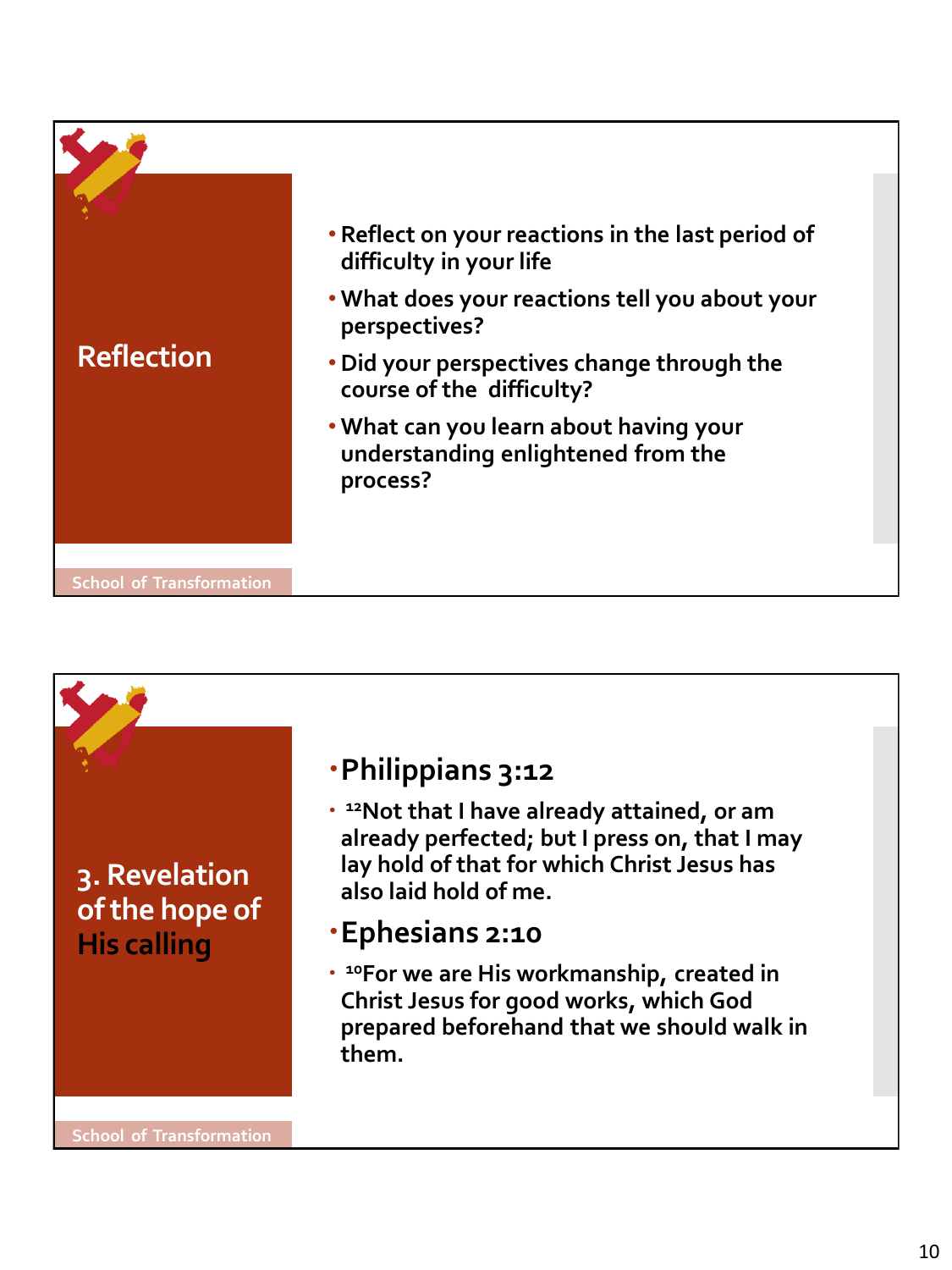

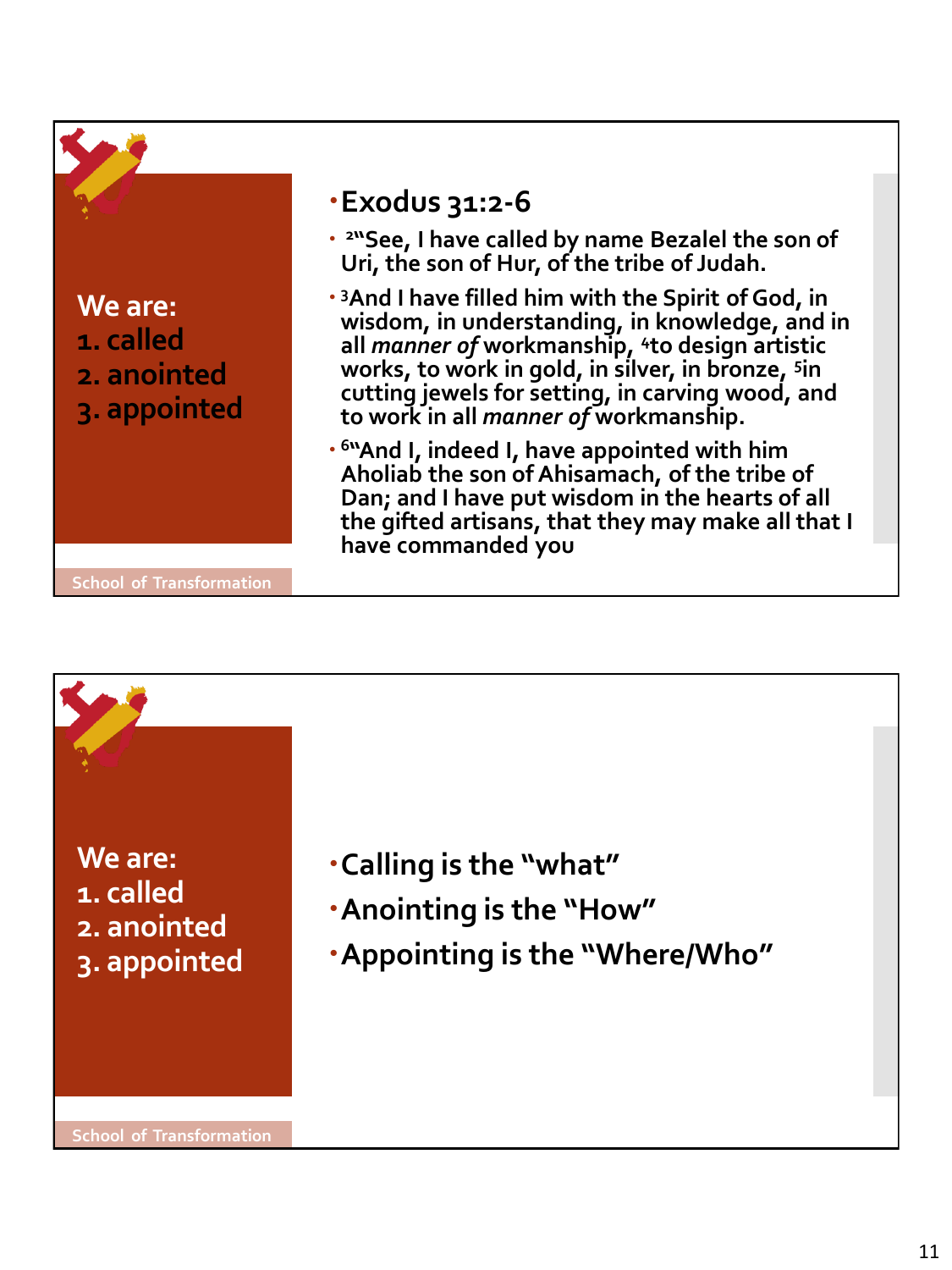|                                 | What revelation do we have about our<br>calling, appointing and anointing?                     |
|---------------------------------|------------------------------------------------------------------------------------------------|
|                                 | . What has the Lord spoken to us about the what,<br>where, who and how?                        |
| <b>Reflection</b>               | . What do our prophetic words say about the what,<br>how, who and where?                       |
|                                 | . What are we passionate about?                                                                |
|                                 | • What gifts do we have?                                                                       |
|                                 | . Write out as much as know under the headings of<br>calling, anointing (gifts) and appointing |
| <b>School of Transformation</b> |                                                                                                |



#### **Colossians 1:12-13**

 **<sup>12</sup>giving thanks to the Father who has qualified us to be partakers of the inheritance of the saints in the light. <sup>13</sup>He has delivered us from the power of darkness and conveyed**  *us* **into the kingdom of the Son of His love**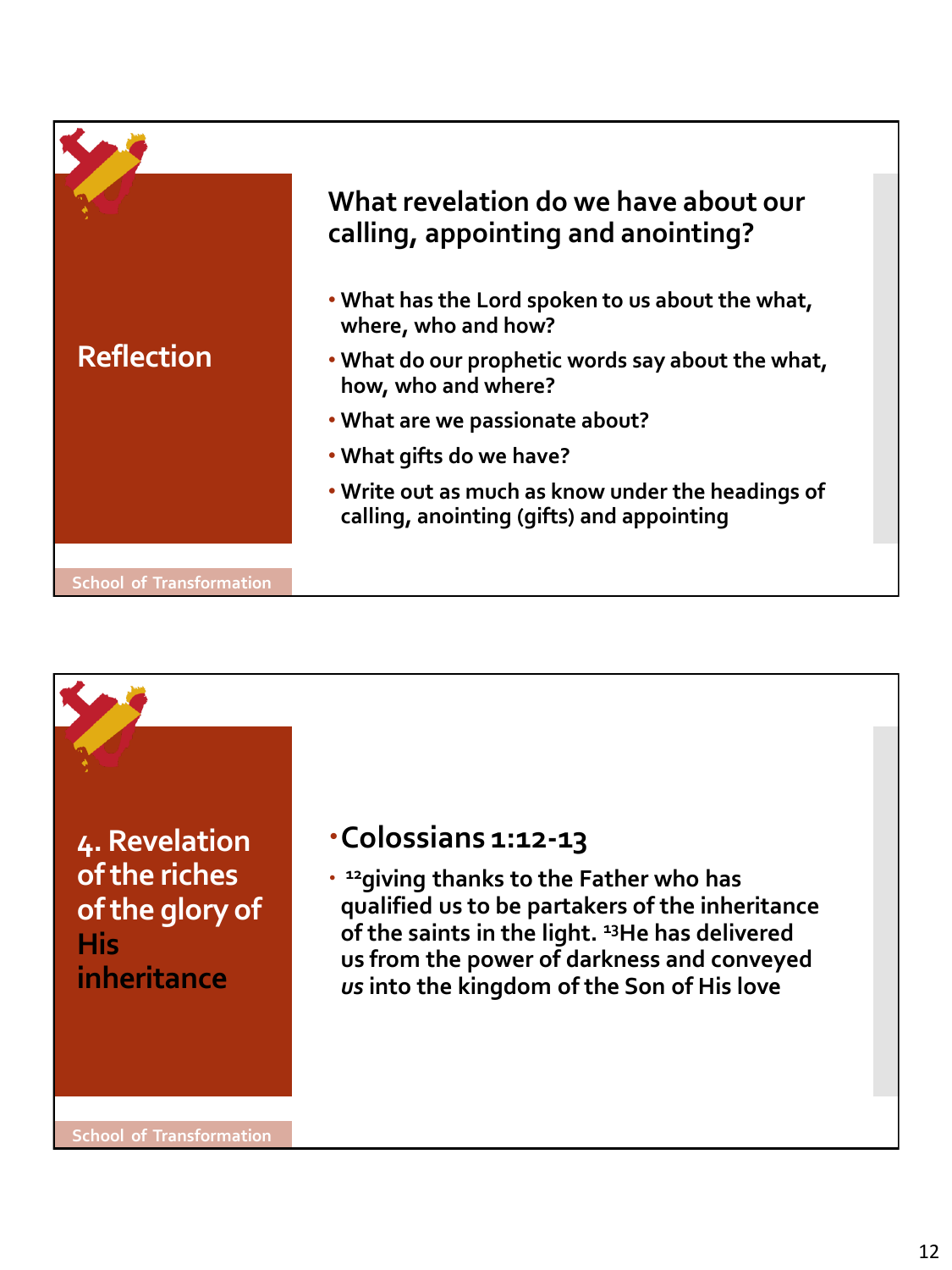**The Holy Spirit is a down payment for our full inheritance**

## **Ephesians 1:13-14**

- **<sup>13</sup>In Him you also** *trusted,* **after you heard the word of truth, the gospel of your salvation; in whom also, having believed, you were sealed with the Holy Spirit of promise,<sup>14</sup>who is the guarantee (down payment) of our inheritance until the redemption of the purchased possession, to the praise of His glory.**
- **We can understand our current inheritance by understanding the operations of the Spirit**

**School of Transformation**

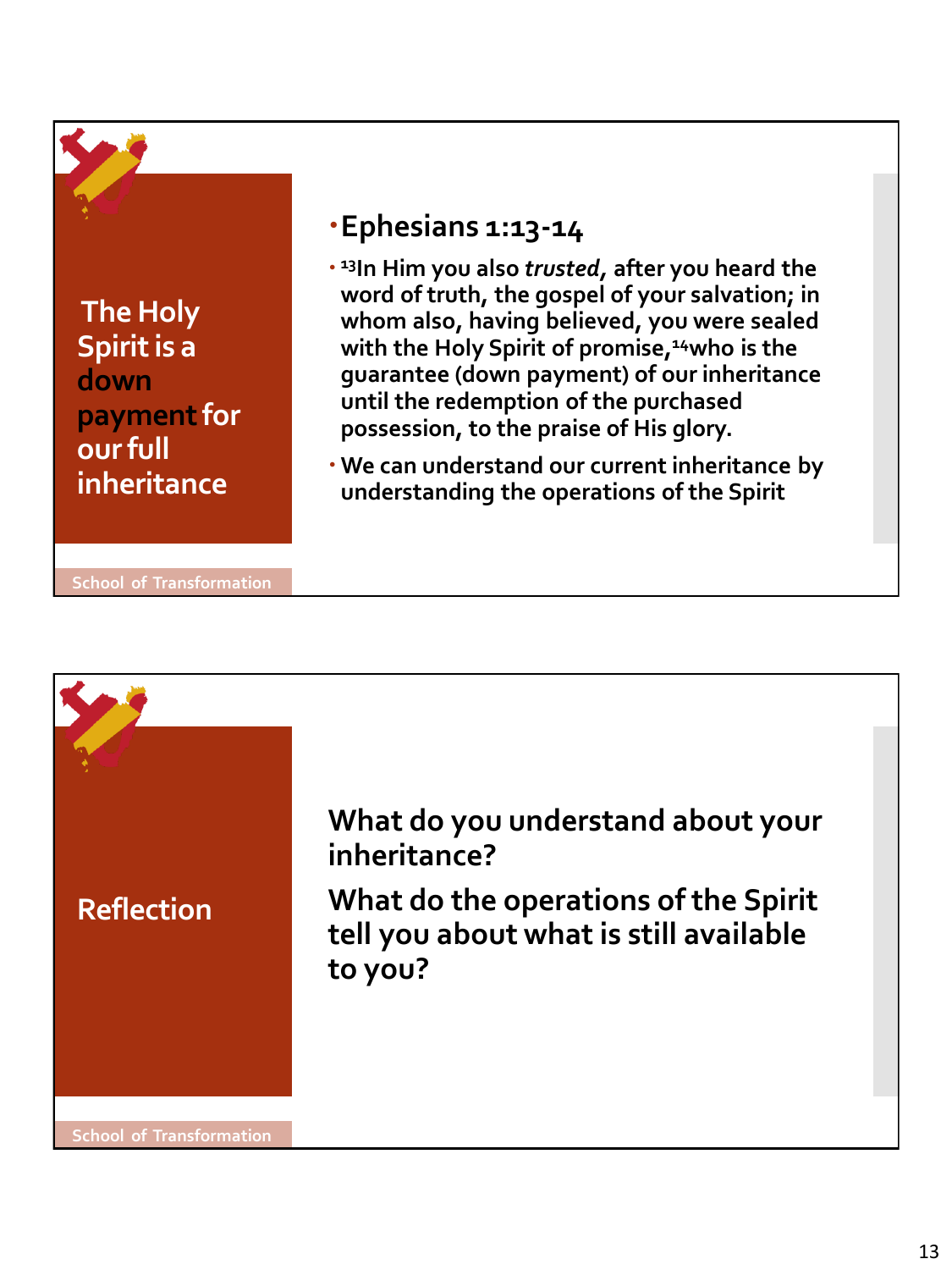

## **Five arenas of experience of God's power**

#### **Hebrews 6:4-5**

- **(1) those who were once enlightened, and**
- **(2) have tasted the heavenly gift, and**
- **(3) have become partakers of the Holy Spirit, <sup>5</sup>and**
- **(4) have tasted the good word of God and**
- **(5) the powers of the age to come**